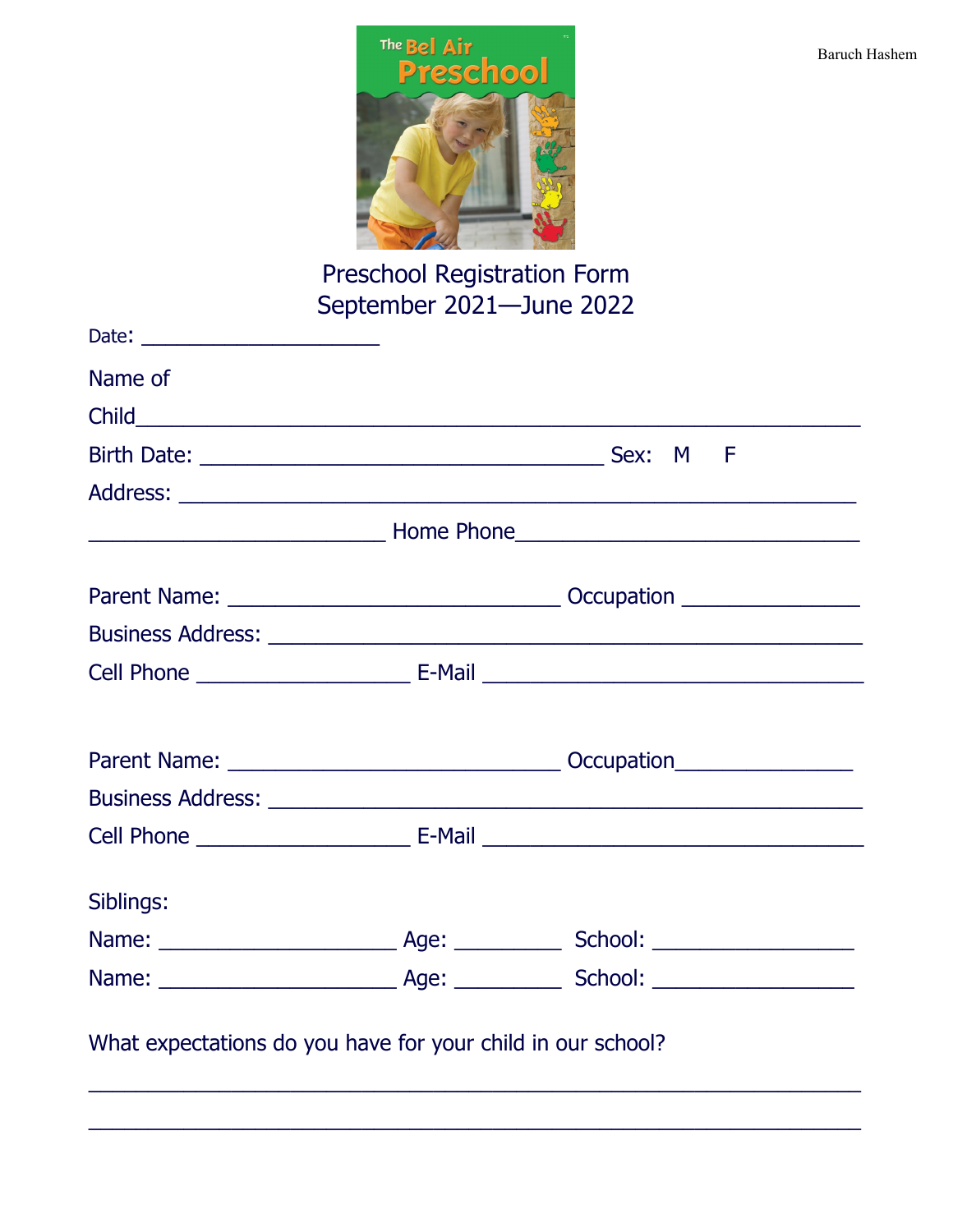

\_\_\_\_\_\_\_\_\_\_\_\_\_\_\_\_\_\_\_\_\_\_\_\_\_\_\_\_\_\_\_\_\_\_\_\_\_\_\_\_\_\_\_\_\_\_\_\_\_\_\_\_\_\_\_\_\_\_\_\_\_\_\_\_\_\_\_\_\_\_\_\_\_\_\_\_

Please share an aspect of your child that you consider unique or special:

| What languages does your family speak at home? _________________________________            |  |  |  |
|---------------------------------------------------------------------------------------------|--|--|--|
| Please note any health problems or allergies your child has:                                |  |  |  |
| Has your child been Immunized? Yes / No                                                     |  |  |  |
| Please list what your child has received                                                    |  |  |  |
|                                                                                             |  |  |  |
|                                                                                             |  |  |  |
| I would like to enroll my child (Beginning Date) _______________________________            |  |  |  |
| How many days a week? $g_{am}$ to 1PM $\rightarrow$ 3 (\$850 a month) or 5 (\$1100 a month) |  |  |  |
| How many days a week? $g_{am}$ to $3PM$ 5 (\$1050 a month) or 5 (\$1300 a month)            |  |  |  |
|                                                                                             |  |  |  |
|                                                                                             |  |  |  |
|                                                                                             |  |  |  |

Comments: